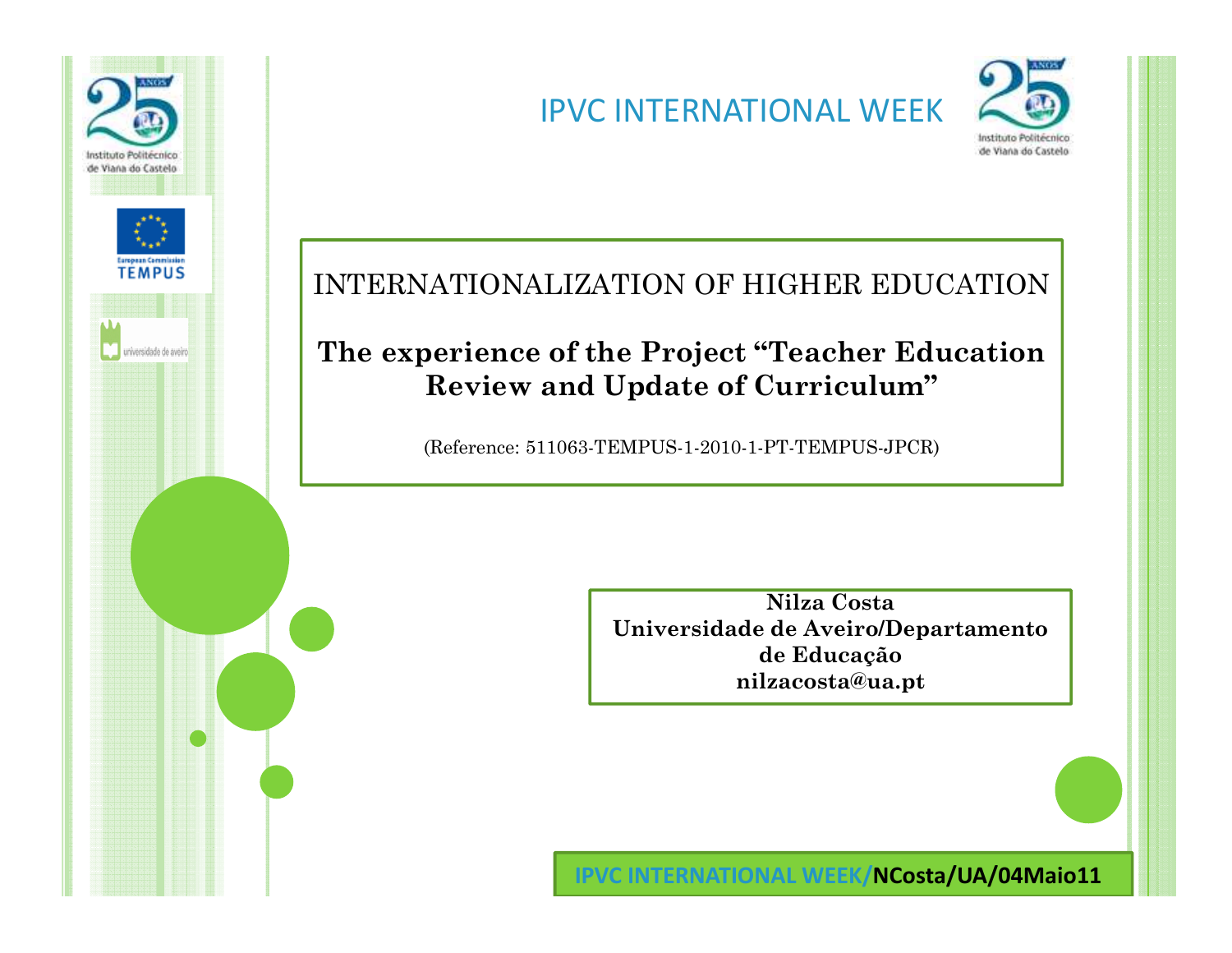

# **AIMS OF MY TALK**

**To share with the participants my experience as the coordinator of a TEMPUS IV Project** 

**To bring evidences about the importance of getting involved in European projects in order to contribute to the internationalization of Higher Education (HE)**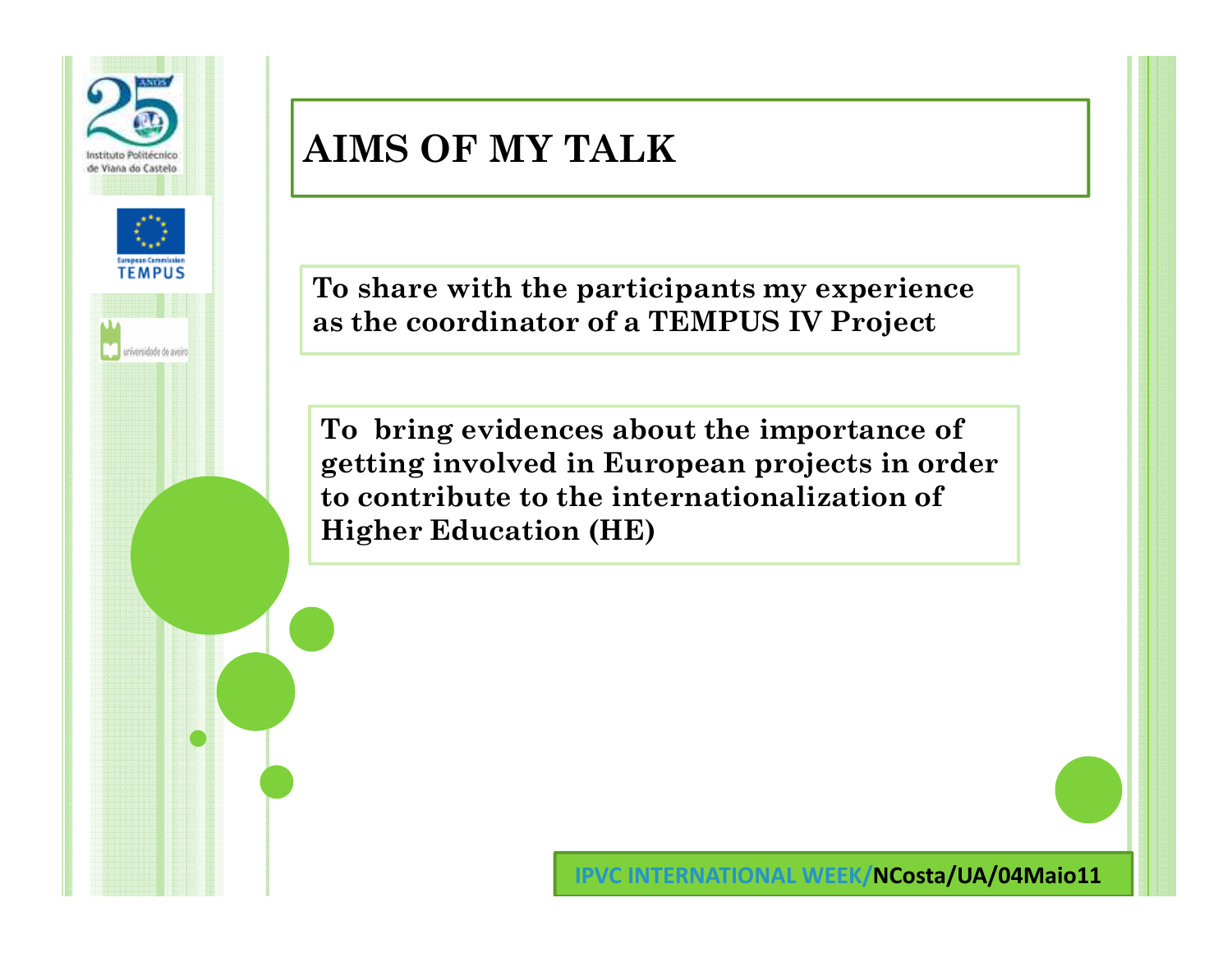

**Brief notes about TEMPUS and TEMPUS IV**

**Summary of the Project "Teacher Education Review and Update of Curriculum"/TEREC)**

**Reflections about my experience for enhancement of the internationalization of HE**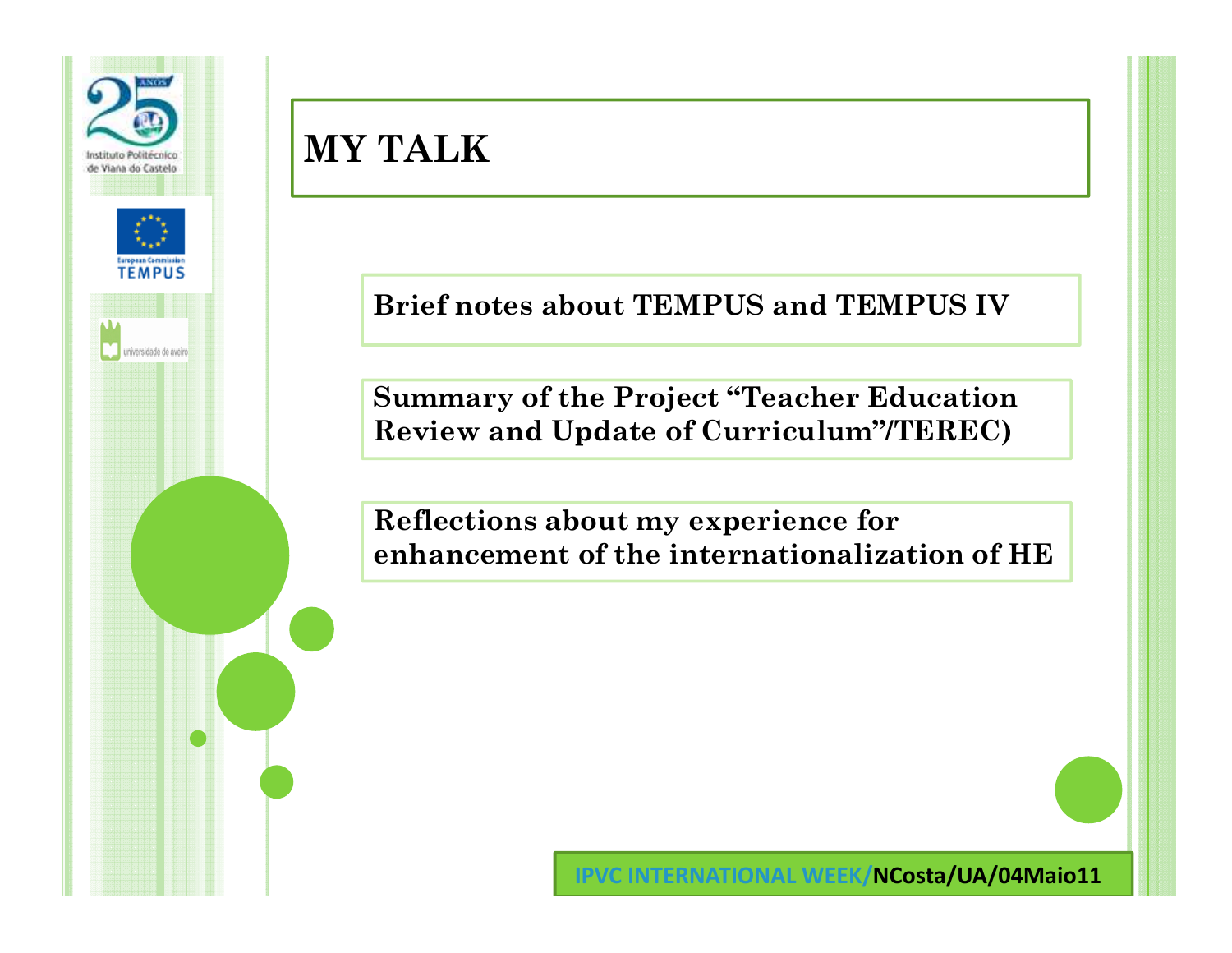

## **Brief notes about TEMPUS and TEMPUS IV**

### **TEMPUS**

- is a **European Union funded Program** 

- which supports **the modernization of higher education in the Partner Countries** (Eastern Europe, Central Asia, the Western Balkans and the Mediterranean region)

mainly through **university cooperation projects.**

**TEMPUS** means **Trans-European Mobility Scheme for University Studies** (mobility no longer being its main aim)

**TEMPUS started in 1990** and, since then, the **number of participant countries increased from 16 to 56**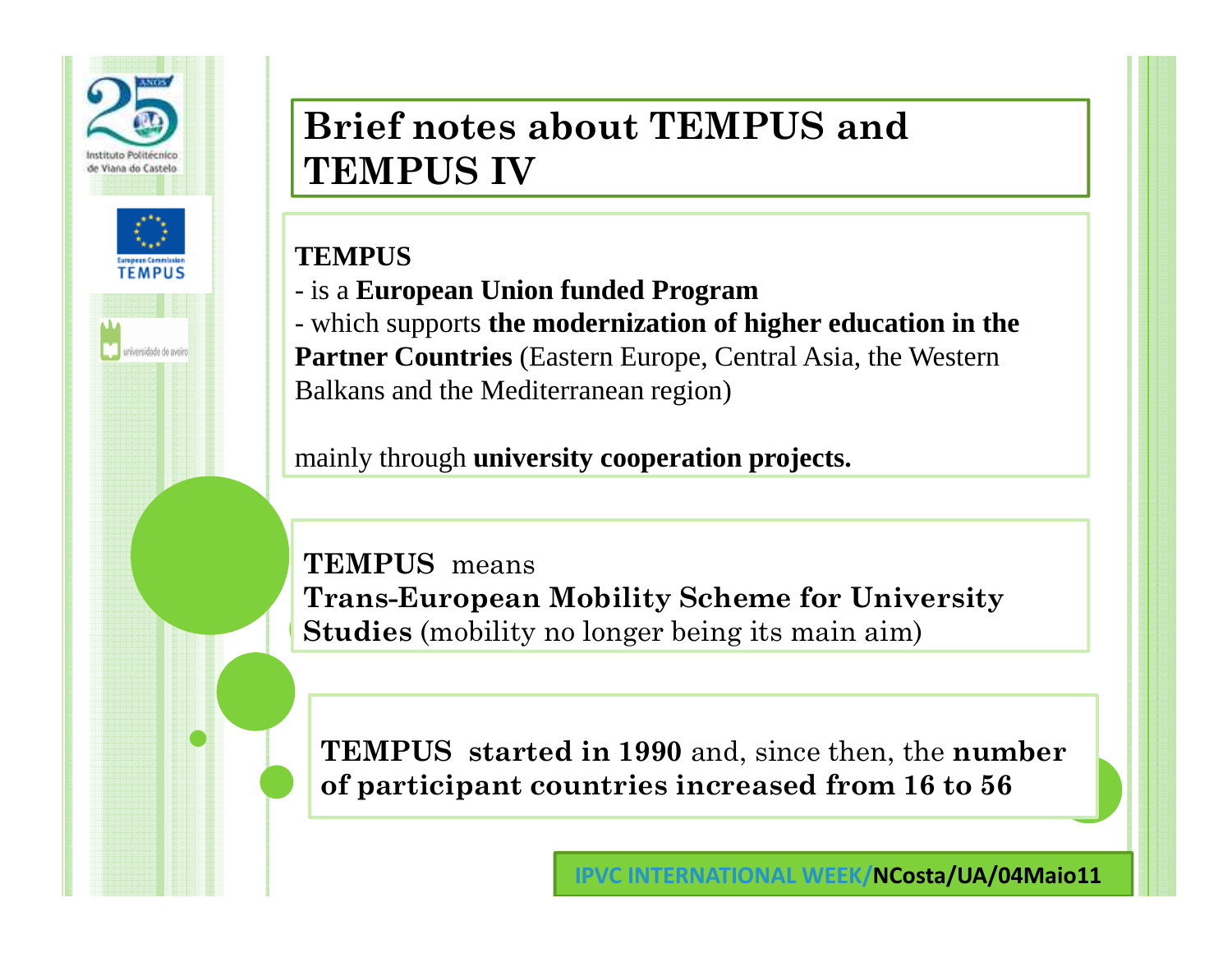

## **Brief notes about TEMPUS and TEMPUS IV** (cont.)

#### **Tempus I (1990-1993: An 'Assistance' Program**

 Aid program, providing assistance to the countries of Central and Eastern Europe after the fall of the Iron Curtain

#### **Tempus II (1994-1999): A 'Transition' Program**

 Provided support with necessary restructuring of universities and government departments during the transition phase to democracy and market economies in these countries

#### **Tempus III (2000-2006): A 'Modernization' Program**

Tended to focus more on large-scale reform of higher education systems

### **Tempus IV (2007-2013): A Partner Country Program Supporting National Reforms**

 Very much a co-operation program which promotes capacitybuilding, modernization and development, peace and security in the countries neighboring the EU and in the Russian Federation, Central Asia and the Caucasus through international partnership

**Source: McCabe et al. (2011))**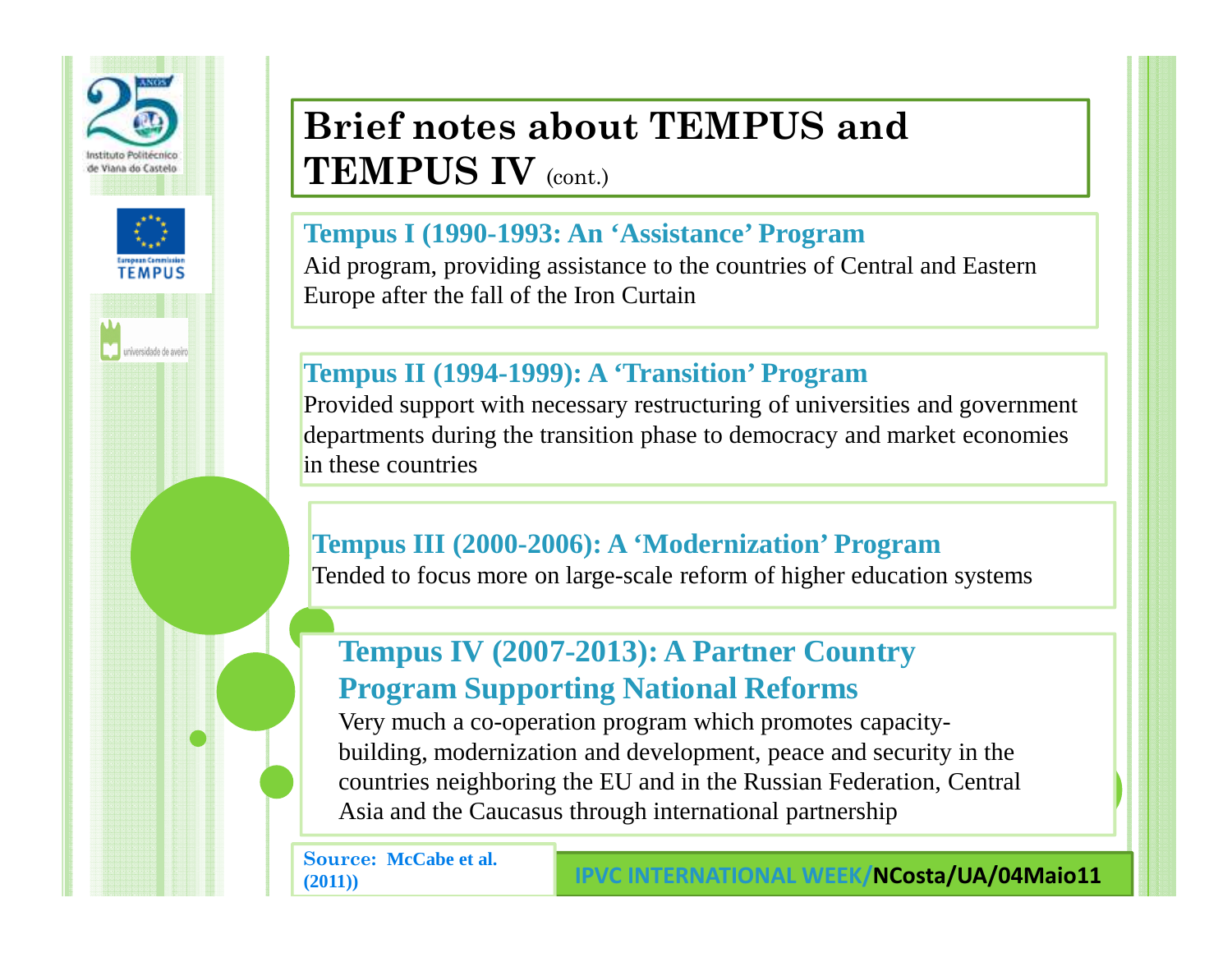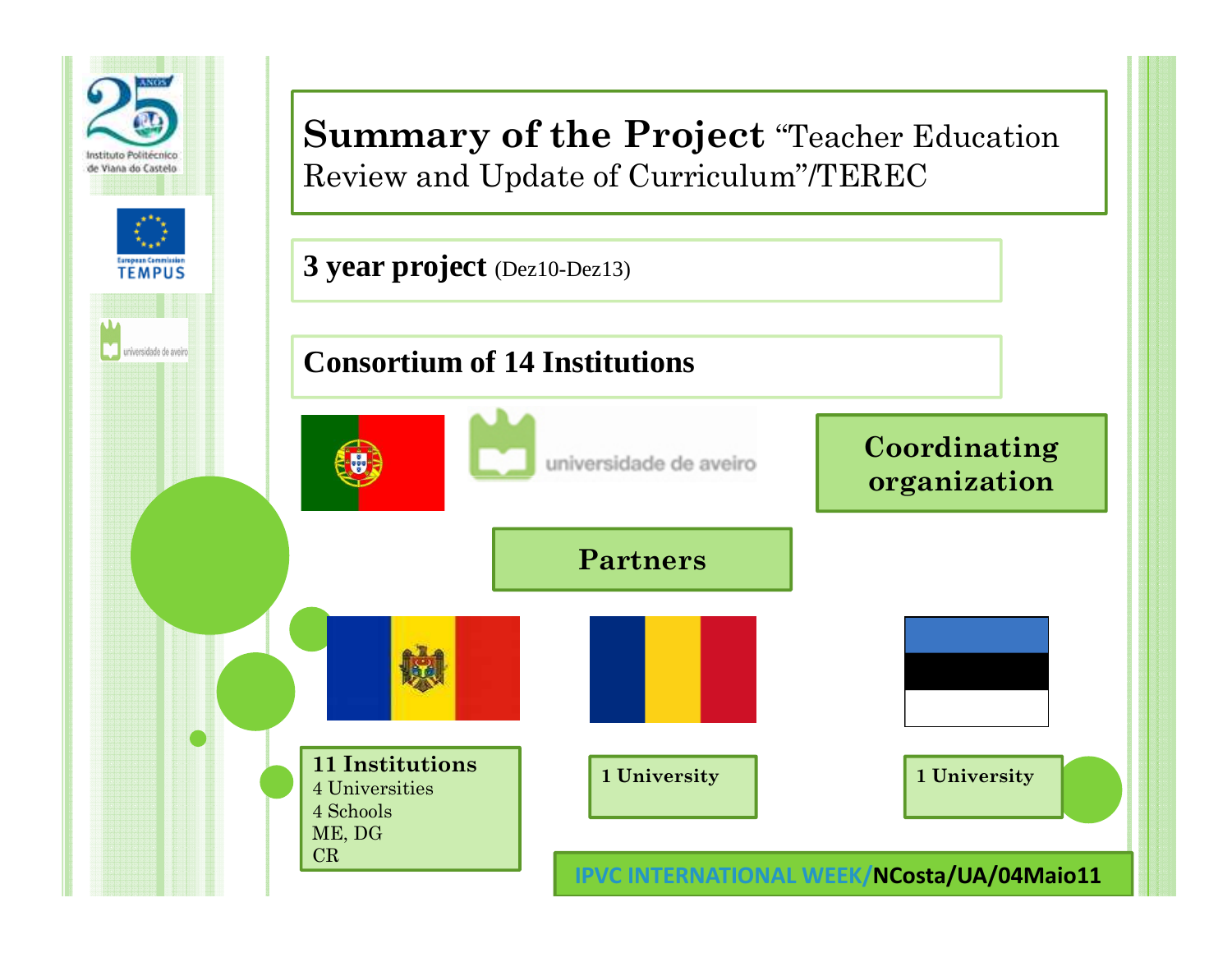

**Project goal**

**Mutual collaboration** among **experts in curriculum development** within Europe

**to enhance the quality of teacher education, namely in Moldova universities**by

**updating and harmonization of curricula** in line with the labor market demands, and according to Bologna requirements and *Tuning* methodology.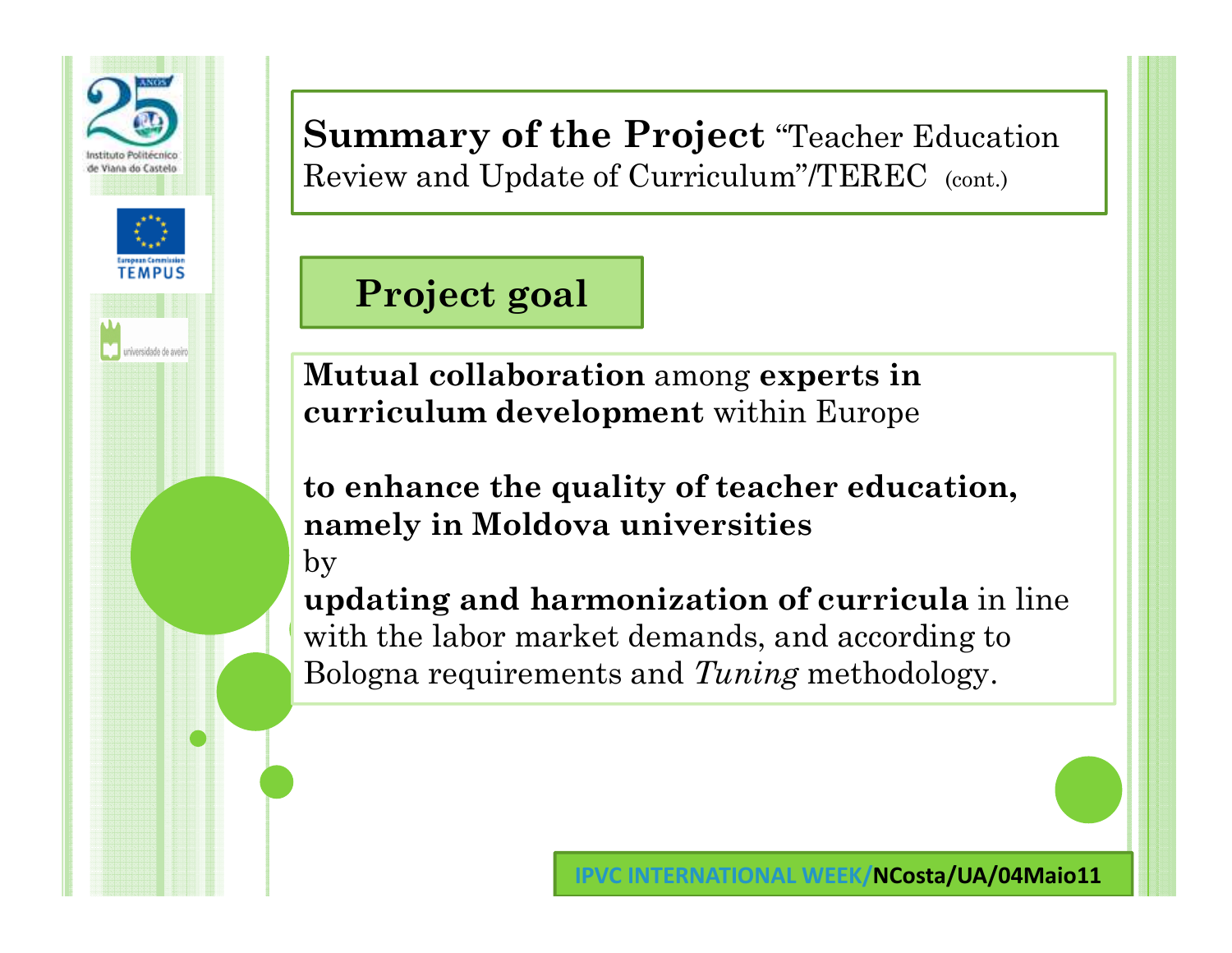

### **Specific Objectives**

**To bring the current curriculum programs in teacher education** (Bachelor and Master Level) at the partner universities **in line with the Bologna requirements and using the Tuning methodology**

**To implement, monitoring and evaluate staff development courses to academics** in using new methodology, especially student centered approach, in particular in the context of teacher education.

**To innovate, implement, and validate the curricula for future teachers at 8 faculties** by September 2013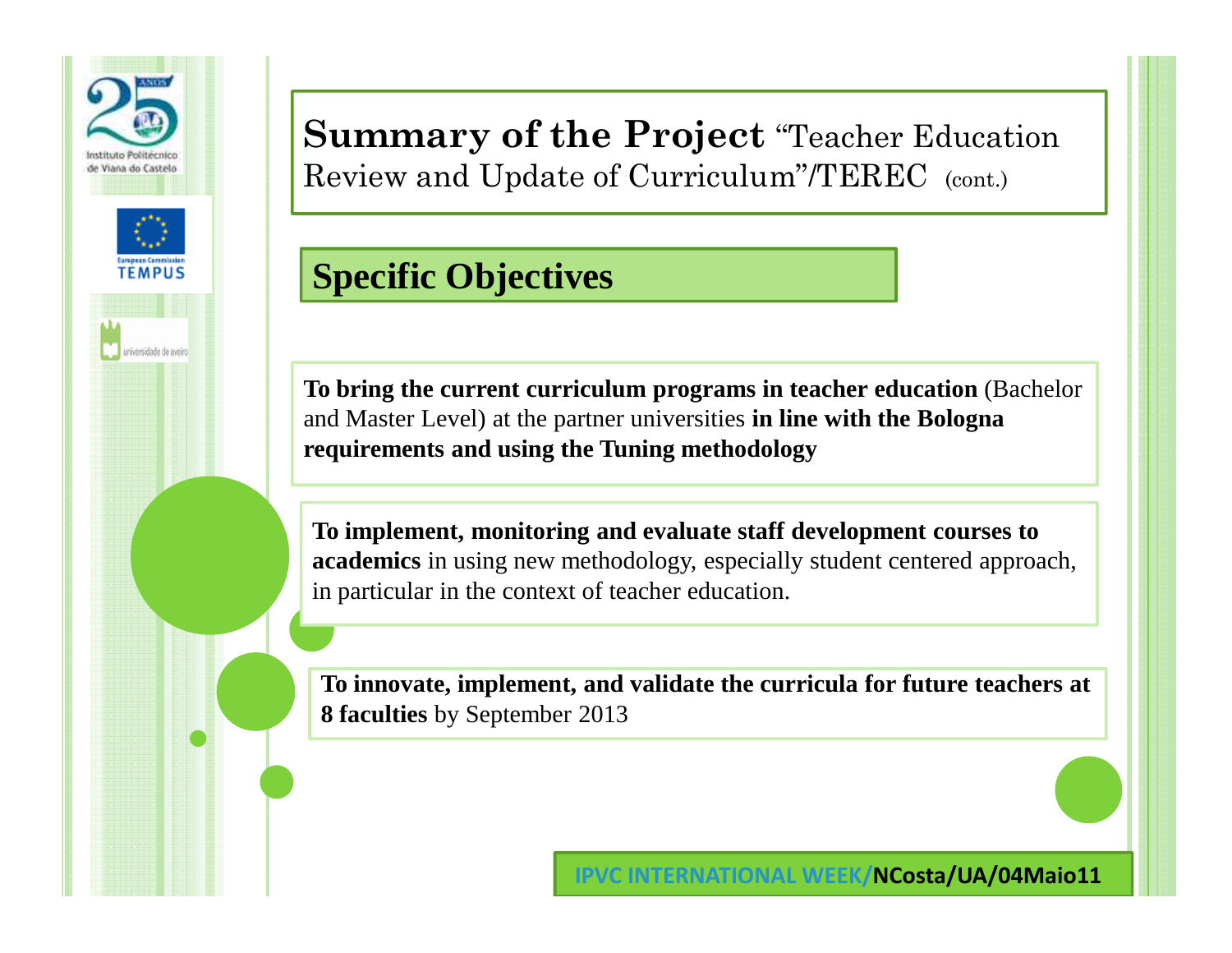

**Workpackages** (besides **WP11** – Managment of the project)

*WP1.* **Review of the teacher education programmes**

*WP2.* **Renewed teacher education curriculum of the teacher education programmes**

*WP3.* **Retrained staff**

*WP4.* **Updated Technical capacities**

*WP5.***Promoting new learning environment.**

*WP6.* **Implemented renewed curricula at Bachelor and Master levels**

**IPVC INTERNATIONAL WEEK/NCosta/UA/04Maio11**

*WP7.***Quality control of the renewed curricula**

*WP8.* **Project viability**

*WP9 and 10.* **Dissemination materials and events**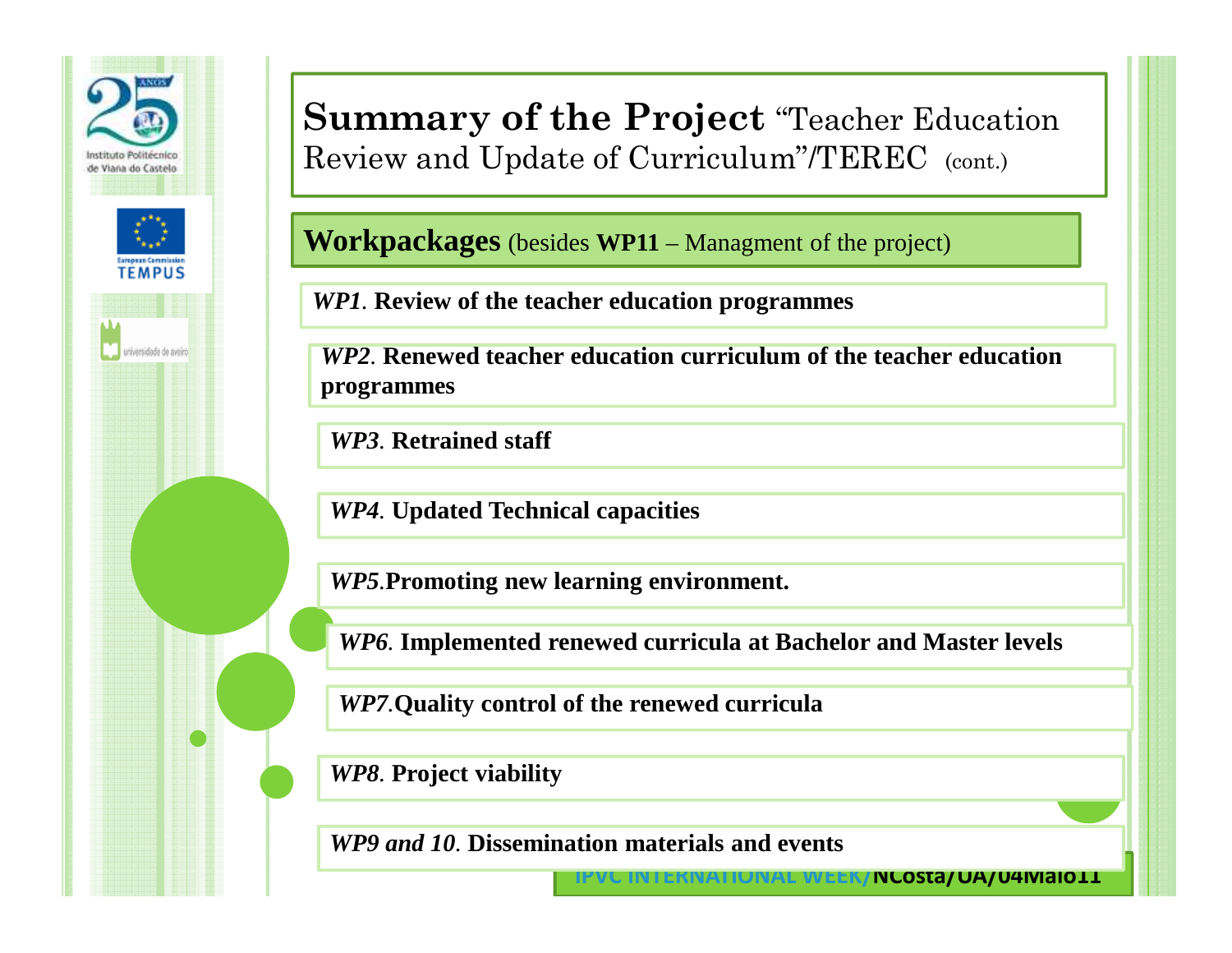

**Communication within the consorsium…**

**Face to face Meetings**

**With representatives of all the Partner Institutions**

KickOff Meeting (Mold Jan11)

Aveiro Meeting (May 11)

Moldavia Meeting (Out11

**With representatives of the Moldavia Institutions**

**Virtual Meetings** (so far only mail...)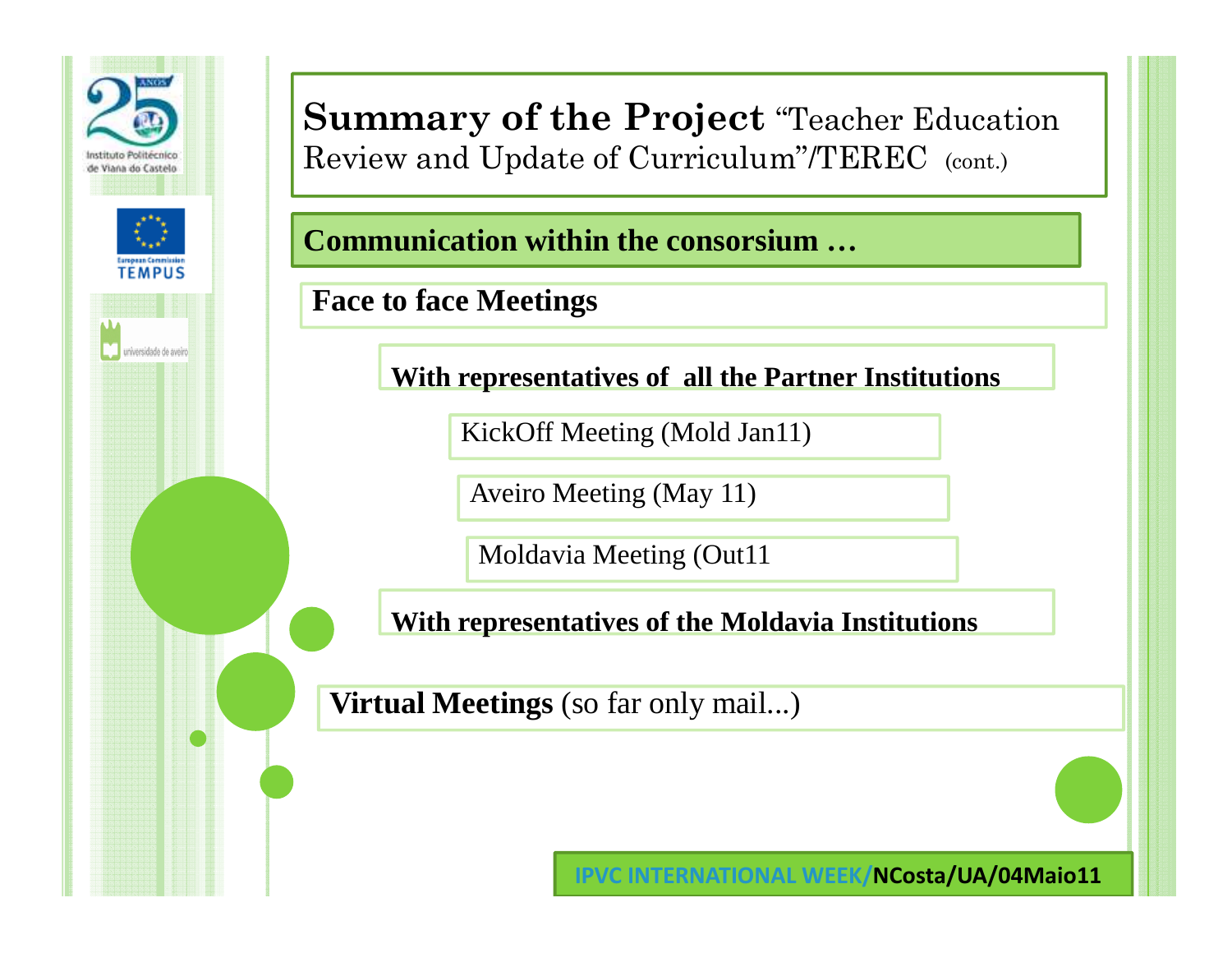

### **KickOff Meeting (Mold Jan11)**

State of the art in Teacher Education Systems in the Partner Countries

Development of the WP 1 and 2





**INCosta/UA/04Maio11**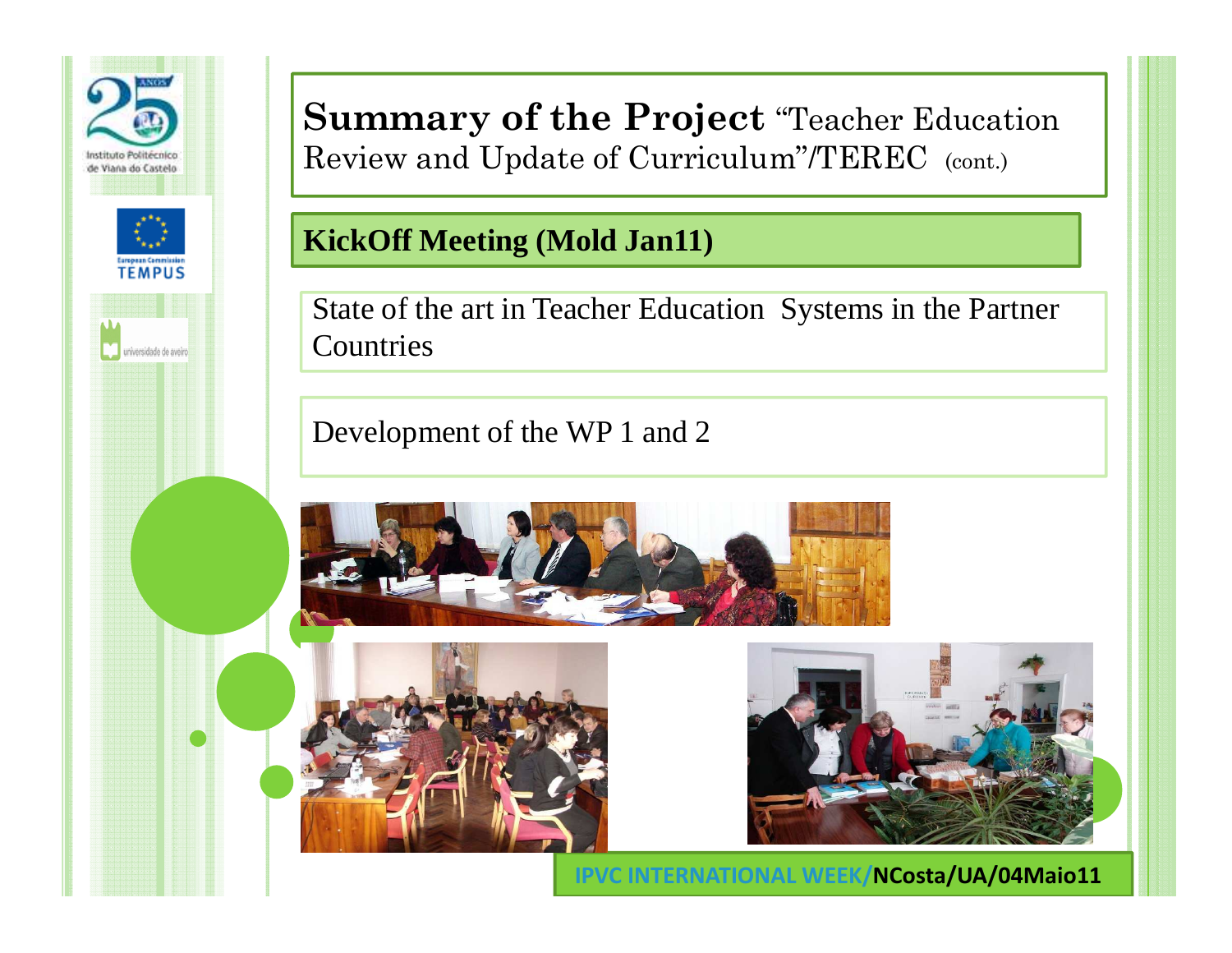

### **KickOff Meeting (Mold Jan11)**





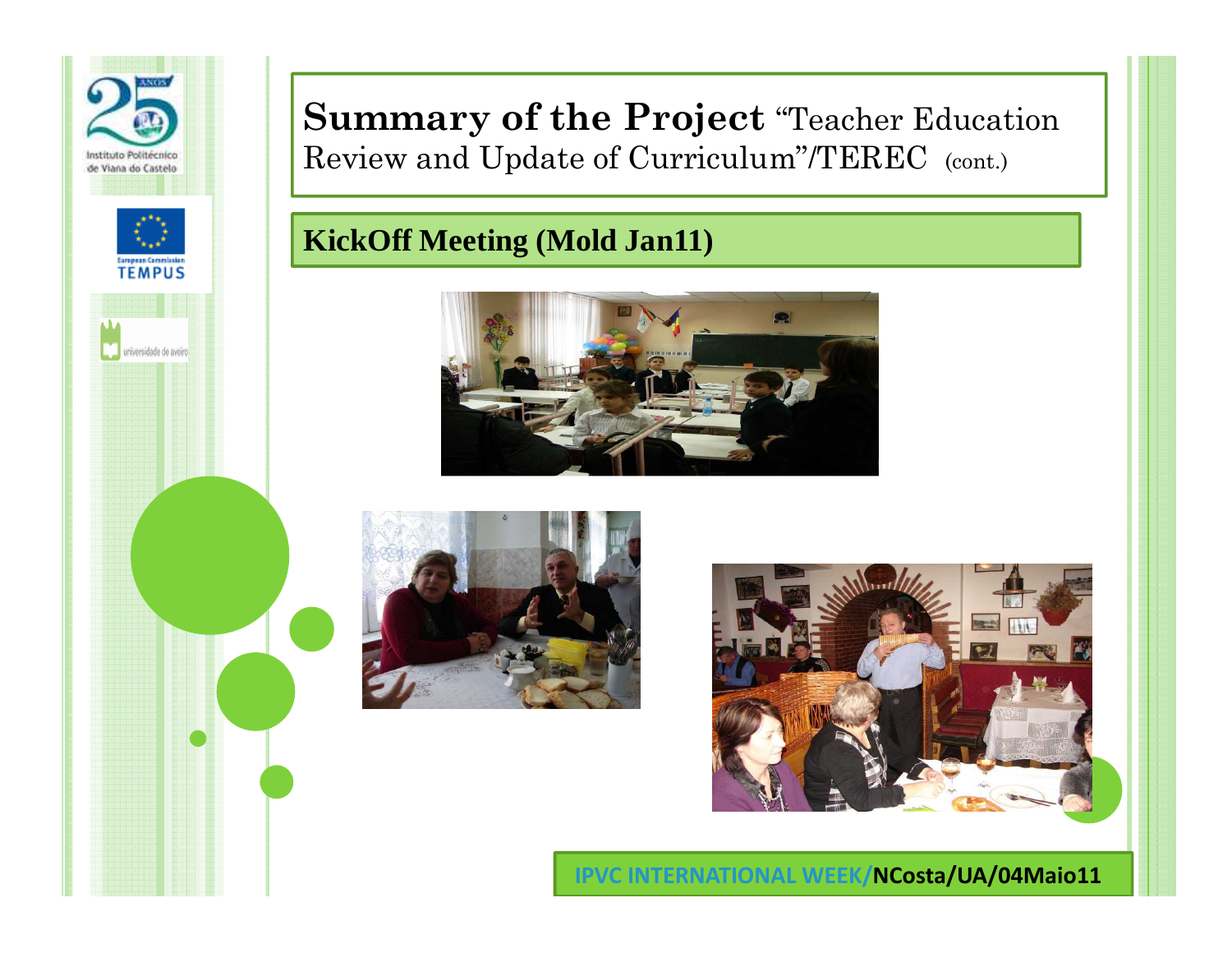

# **Reflections about my experience for enhancement of the internationalization of HE**

**"getting inside" other European teacher education systems** (and ours**) make us enlarge our perspectives** 

**looking for (certain) alignment on curriculum design across systems make us foresee many others ways of exchange** (mobility - staff, students; employability..)

working on a basis **of mutual understanding and respect make us grow as professionals and human beings**

#### **and also …**

gives us the opportunity to live **a very rich intercultural dialogue**